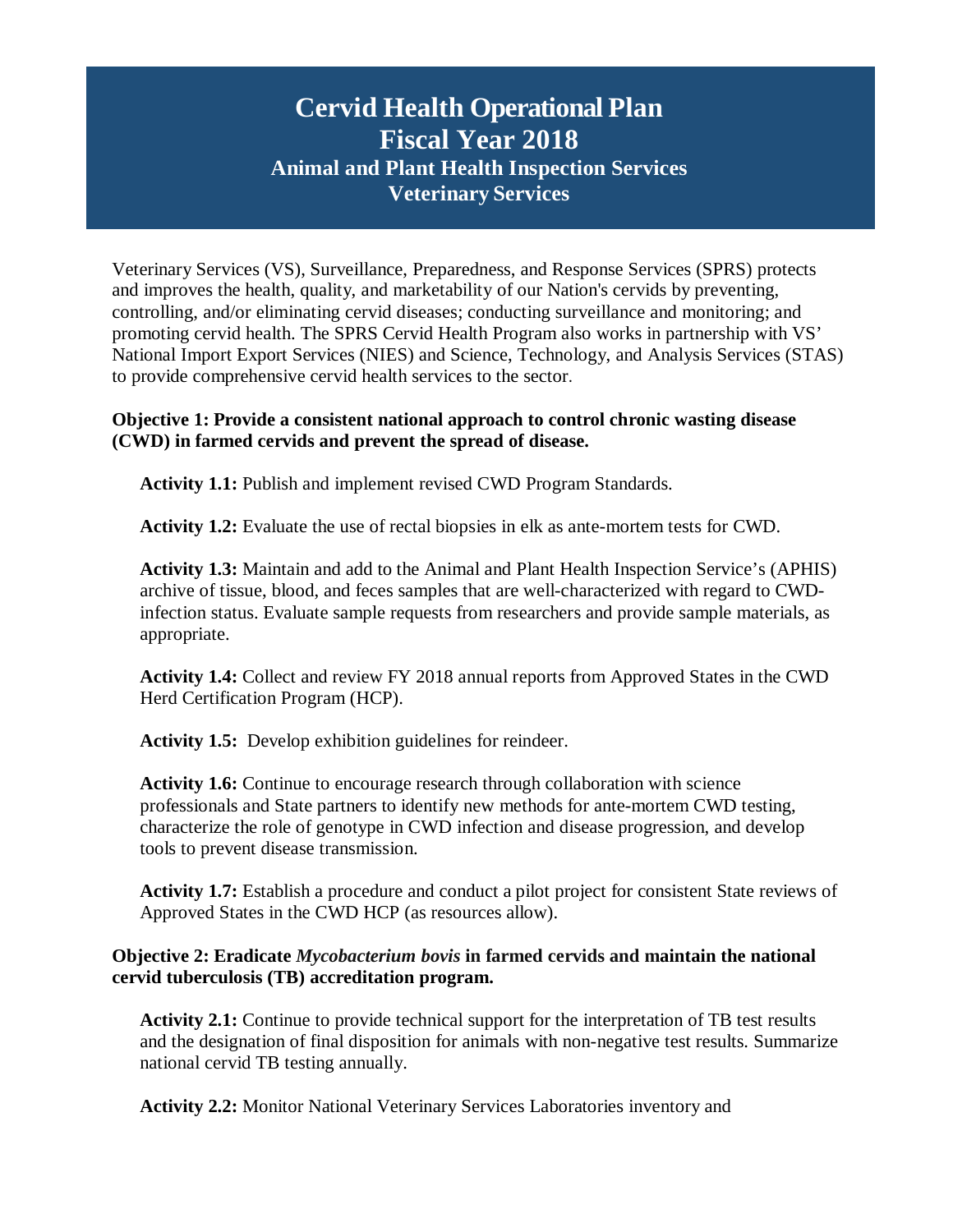manufacturer's availability of Dual Path Platform (DPP) test kits and provide regular inventory updates to stakeholders.

**Activity 2.3:** Present at the SPRS District 5 TB training in Manhattan, Kansas, on March 20-22, 2018.

**Activity 2.4:** Revise VS Guidance 6701.2, "Primary and Secondary Serological Test for Diagnosing Bovine TB in Farmed and Captive Cervids."

**Activity 2.5:** Analyze bovine TB test data performed in farmed cervids from FY 2011-2017 and estimate the prevalence of bovine TB in farmed cervids to inform the appropriate testing interval for TB accredited and monitored farmed cervid herds.

**Activity 2.6:** Develop a plan to evaluate the Cervid Dual Path Platform (DPP) VetTB Assay® serological test for potential use and an official test in the bovine TB program for farmed and captive sika and mule deer. Determine resources needed to implement the plan.

**Activity 2.7**: Develop a plan to evaluate DPP testing data on fallow deer to support raising the DPP VetTB Assay optical density (OD) cut-off value for fallow deer from 200 to 500. Determine resources needed to implement the plan.

## **Objective 3: Conduct comprehensive and integrated disease surveillance.**

**Activity 3.1:** Improve reporting of CWD detections and epidemiological investigations in farmed cervids.

**Activity 3.2:** Investigate options and possible goals for comprehensive and integrated disease surveillance in cervids.

## **Objective 4: Prepare for and respond to foreign, emerging, and zoonotic diseases that threaten the herd, industry, or public health.**

**Activity 4.1:** Contribute to VS' implementation of the Emerging Animal Disease Preparedness and Response Plan and the U.S. National List of Reportable animal Diseases (NLRAD) Framework.

**Activity 4.2:** Provide stakeholder education and outreach on biosecurity implementation through the APHIS website, contributions to industry publications, and presentations at industry meetings, such as the North American Deer Farmer's Association annual meeting.

**Activity 4.3:** Review existing Foreign Animal Disease Preparedness and Response Plan documents and tools to identify needs for the farmed cervid industry. Prioritize development of new documents to supplement existing materials with a focus on farmed cervids (as resources allow).